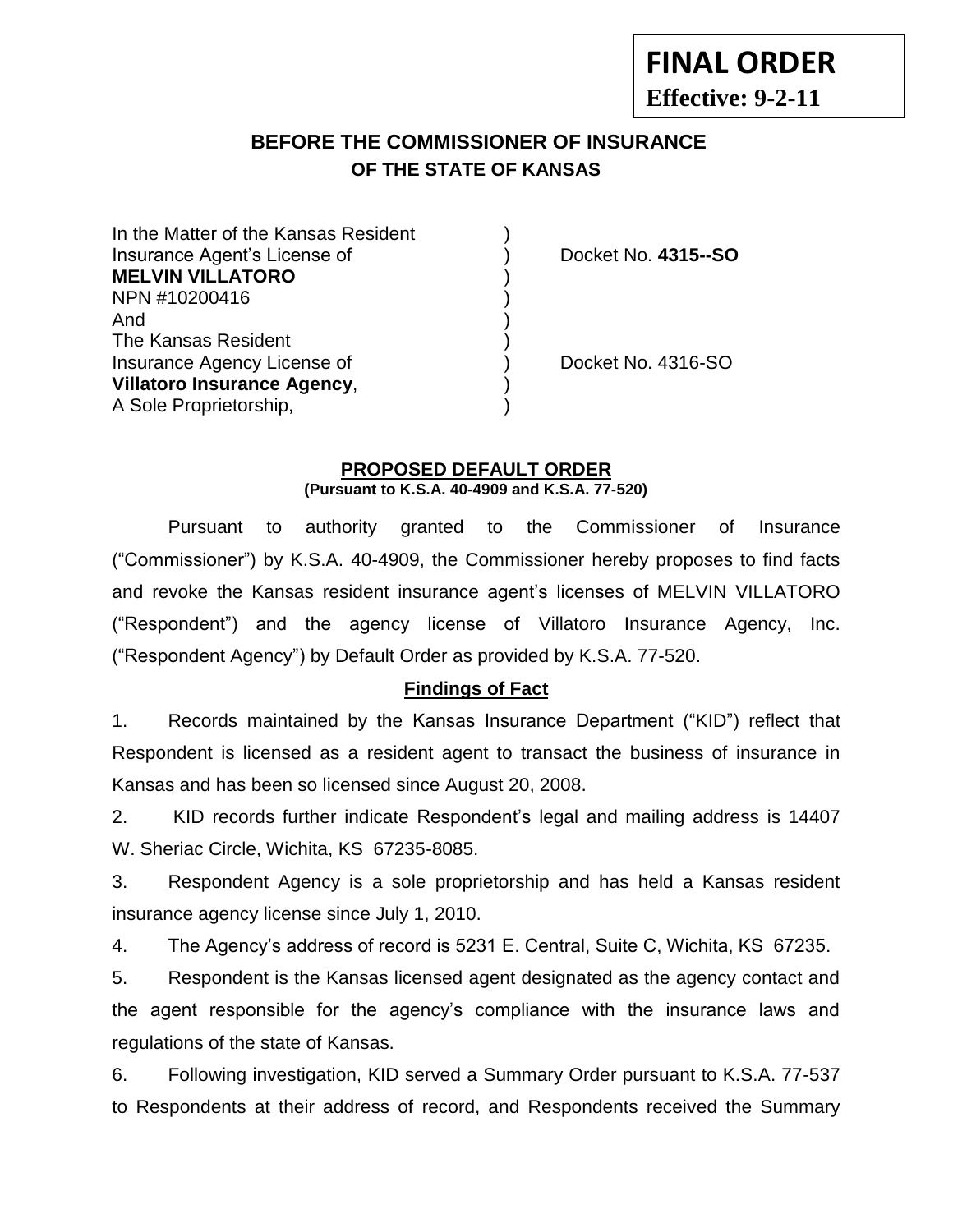Order and timely requested a hearing as provided by K.S.A. 77-537 and the Summary Order.

7. Respondents were served with a Notice of Hearing setting a prehearing conference for Tuesday, August 23, 2011, at 10:00 a.m. The notice further provided that Respondent could make prior arrangements to appear by telephone.

8. Respondents do not appear, either in person or by telephone, for the prehearing conference.

9. The Presiding Officer is the Assistant Commissioner of Insurance acting on behalf of the Commissioner of Insurance as the agency head as provided in K.S.A. 77- 547.

### **Applicable Law**

10. If a party fails to participate in a prehearing conference, the presiding officer may serve upon all parties written notice of a proposed default order. K.S.A. 77-520(a). "Within seven (7) days after service of a proposed default order, the party against whom it was issued may file a written motion requesting that the proposed default order be vacated and stating the grounds relied upon." K.S.A. 77-520(b). When the proposed default order is served by mail, three days are added to the time. K.S.A. 77-531. Unless a written motion is filed within the time allowed, the proposed default order will become effective at the expiration of the time allowed. K.S.A. 77-520(c). The proposed default order is effective upon service if not vacated. K.S.A. 77-520(d).

11. Pursuant to K.S.A. 77-526(a), the Presiding Officer, the Assistant Commissioner of Insurance acting on behalf of the Commissioner of Insurance as the agency head as provided in K.S.A. 77-547, is empowered to render a Final Order.

#### **Conclusions of Law**

12. Respondents have been properly served notice of the allegations and proposed action and notice of the Prehearing Conference.

13. The Commissioner has jurisdiction over Respondents as well as the subject matter of this proceeding, and such proceeding is held in the public interest.

14. The Commissioner finds that Respondents have failed to appear for the prehearing conference and a proposed default order may and should be served.

2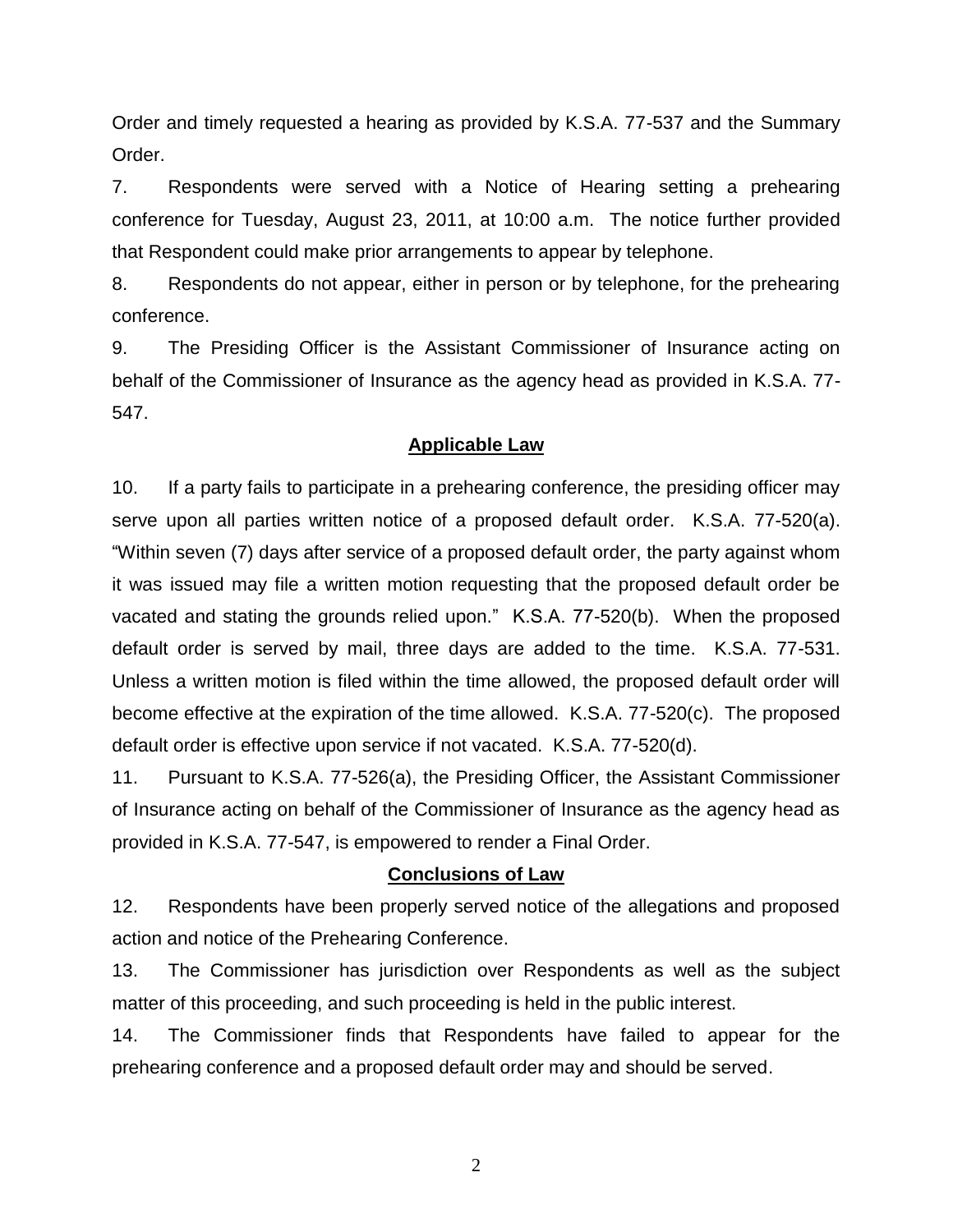**IT IS THEREFORE ORDERED BY THE COMMISSIONER OF INSURANCE** 

**THAT** Respondents' request for hearing is DISMISSED, and the findings of fact and conclusions of law of the Summary Order served upon Respondents on the 28<sup>th</sup> day of June 2011 are adopted as follows:

## **Findings of Fact**

15. By letter dated February 17, 2011, Farmers Insurance Group notified KID that Respondent's appointments with Farmers affiliated companies had been cancelled for cause.

16. The notice included the information that Respondent's individual appointments were terminated because Respondent mishandled premium funds belonging to the company.

17. By letter dated May 6, 2011, and mailed to Respondents at their addresses of record, counsel for KID summarized the foregoing facts and invited Respondents to reply within 15 days if they disagreed with the statement of facts.

18. To date, the letters have not been returned, and Respondents have not replied. Thus, the facts are deemed undisputed.

## **Applicable Law**

19. K.S.A. 2010 Supp. 40-4909(a) provides, in relevant part:

"The commissioner may deny, suspend, revoke or refuse renewal of any license issued under this act if the commissioner finds that the applicant or license holder has:

(1) Improperly withheld, misappropriated or converted any moneys or properties received in the course of doing insurance business. . . .

(8) Used any fraudulent, coercive, or dishonest practice, or demonstrated any incompetence, untrustworthiness or financial irresponsibility in the conduct of business in this state or elsewhere." K.S.A. 2010 Supp. 40- 4909(a).

20. "The license of any business entity may be suspended, revoked or refused renewal if the insurance commissioner finds that any violation committed by an individual licensee employed by or acting on behalf of such business entity was known by or should have been known by one or more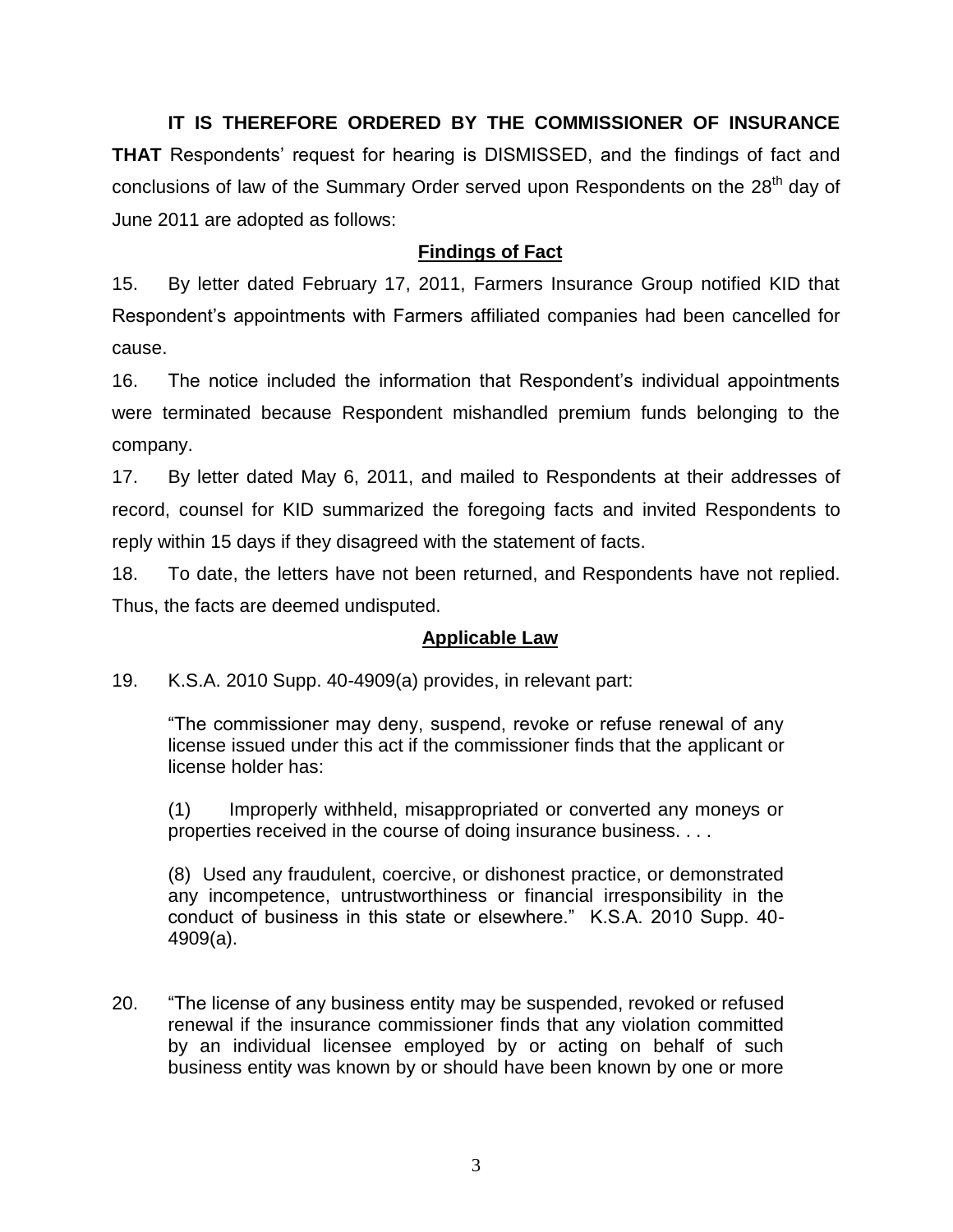of the partners, officers or managers acting on behalf of the business entity and: (1) Such violation was not reported to the insurance commissioner by such business entity; or (2) such business entity failed to take any corrective action." K.S.A. 2010 Supp. 40-4909(d).

21. In addition, the Commissioner may revoke any license issued under the Insurance Agents Licensing Act if the Commissioner finds that the interests of the insurer or the insurable interests of the public are not properly served under such license. K.S.A. 40-4909(b).

### **Conclusions of Law**

22. The Commissioner has jurisdiction over Respondents as well as the subject matter of this proceeding, and such proceeding is held in the public interest.

23. The Commissioner finds, based on the undisputed facts contained in paragraphs 15 and 16, that Respondent's license may be revoked pursuant to K.S.A. 40-4909(a)(4) because Respondent has improperly withheld, misappropriated, or converted premium funds belonging to Farmers.

24. In addition or in the alternative, the Commissioner finds, based on the same undisputed facts, that Respondent's license may be revoked pursuant to K.S.A. 40- 4909(a)(8) because Respondent has used a dishonest practice or demonstrated incompetence, untrustworthiness, or financial irresponsibility in the conduct of business.

25. Based on the foregoing findings, the Commissioner concludes that sufficient grounds exist for the revocation of Respondent's insurance agent's license pursuant to K.S.A. 40-4909(a).

26. The Commissioner further concludes Respondent's license should be revoked pursuant to K.S.A. 40-4909(b) because such license is not properly serving the interests of the insurer and the insurable interests of the public.

27. Because Respondent is also the agent responsible for Respondent Agency's compliance and Respondent knew of but did not report his misconduct to KID and take corrective action, Respondent Agency's license may be revoked for the same reasons.

4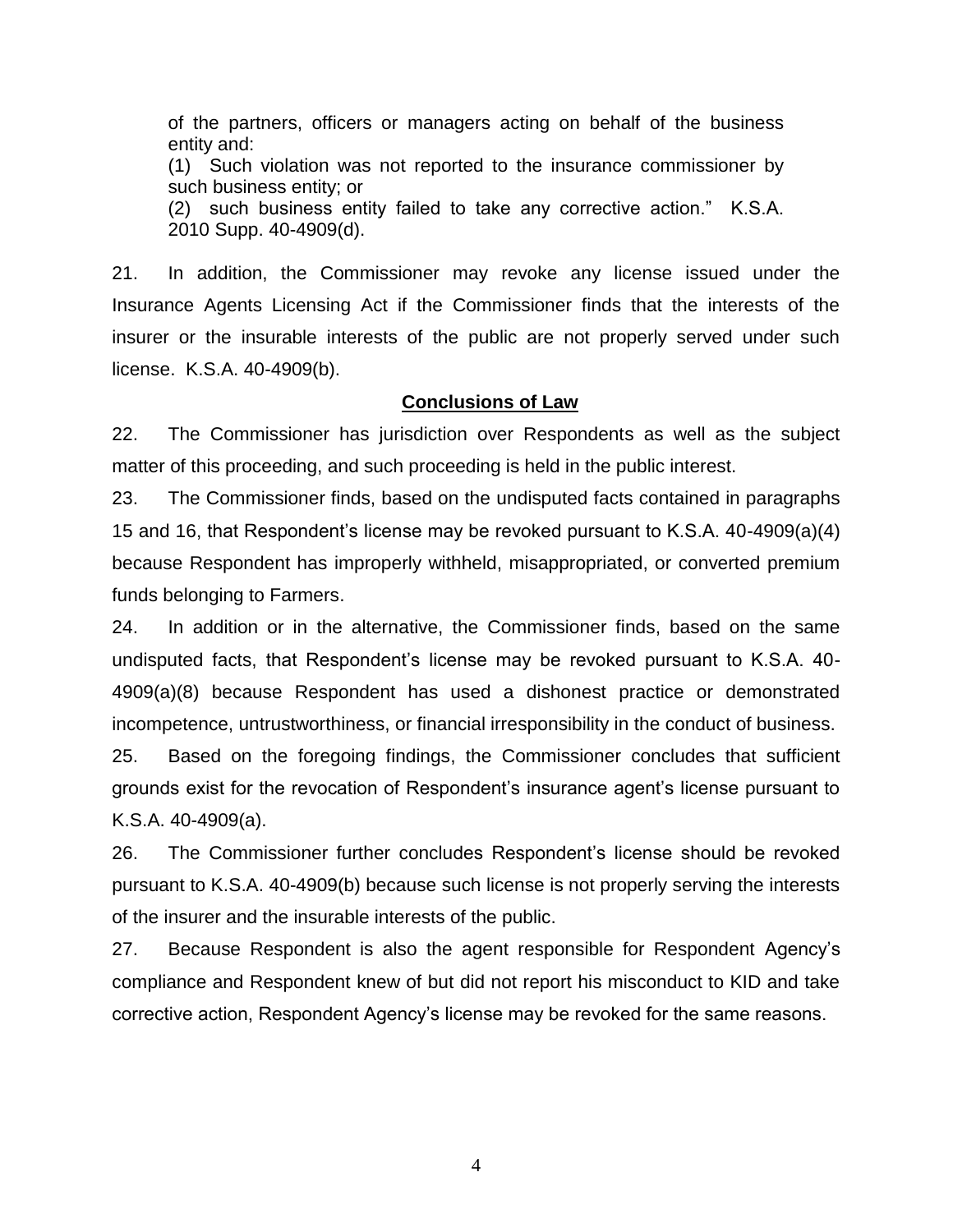### **Policy to be Served**

Before issuing an insurance agent license, the Commissioner must determine that the applicant is qualified and has not committed any act that would be grounds for denial, suspension, or revocation. K.S.A. 40-4905(b). Further, the Commissioner may revoke any license issued under the Insurance Agents Licensing Act if the Commissioner finds that the interests of the insurer or the insurable interests of the public are not properly served under the license. The following action is appropriate to promote the security and integrity of the insurance business and protect insurance consumers by licensing, or continuing to license, persons or entities to sell, solicit, or negotiate insurance in the State of Kansas only if their conduct indicates they are both qualified and trustworthy.

**IT IS THEREFORE ORDERED** that (1) the Kansas nonresident insurance agent's license of **MELVIN VILLATORO** and the Kansas resident agency license of the **VILLATORO INSURANCE AGENCY** are hereby **REVOKED;** and (2) **MELVIN VILLATORO** and the **VILLATORO INSURANCE AGENCY** shall **CEASE and DESIST** from the sale, solicitation, or negotiation of insurance, receiving compensation deriving from the sale, solicitation, or negotiation of insurance conducted on and after the effective date of this order, and/or doing any act toward the sale, solicitation, or negotiation of insurance in Kansas from and after the effective date of this order.

**Unless vacated by further order, this Proposed Default Order shall become effective as a Final Order at the expiration of the time for filing a motion to vacate the order.**

**IT IS SO ORDERED THIS \_\_23rd\_\_\_ DAY OF AUGUST 2011, IN THE CITY OF TOPEKA, COUNTY OF SHAWNEE, STATE OF KANSAS.**



\_/s/ Robert Tomlinson\_\_\_\_\_\_\_\_\_\_\_\_\_ Robert Tomlinson Assistant Commissioner of Insurance